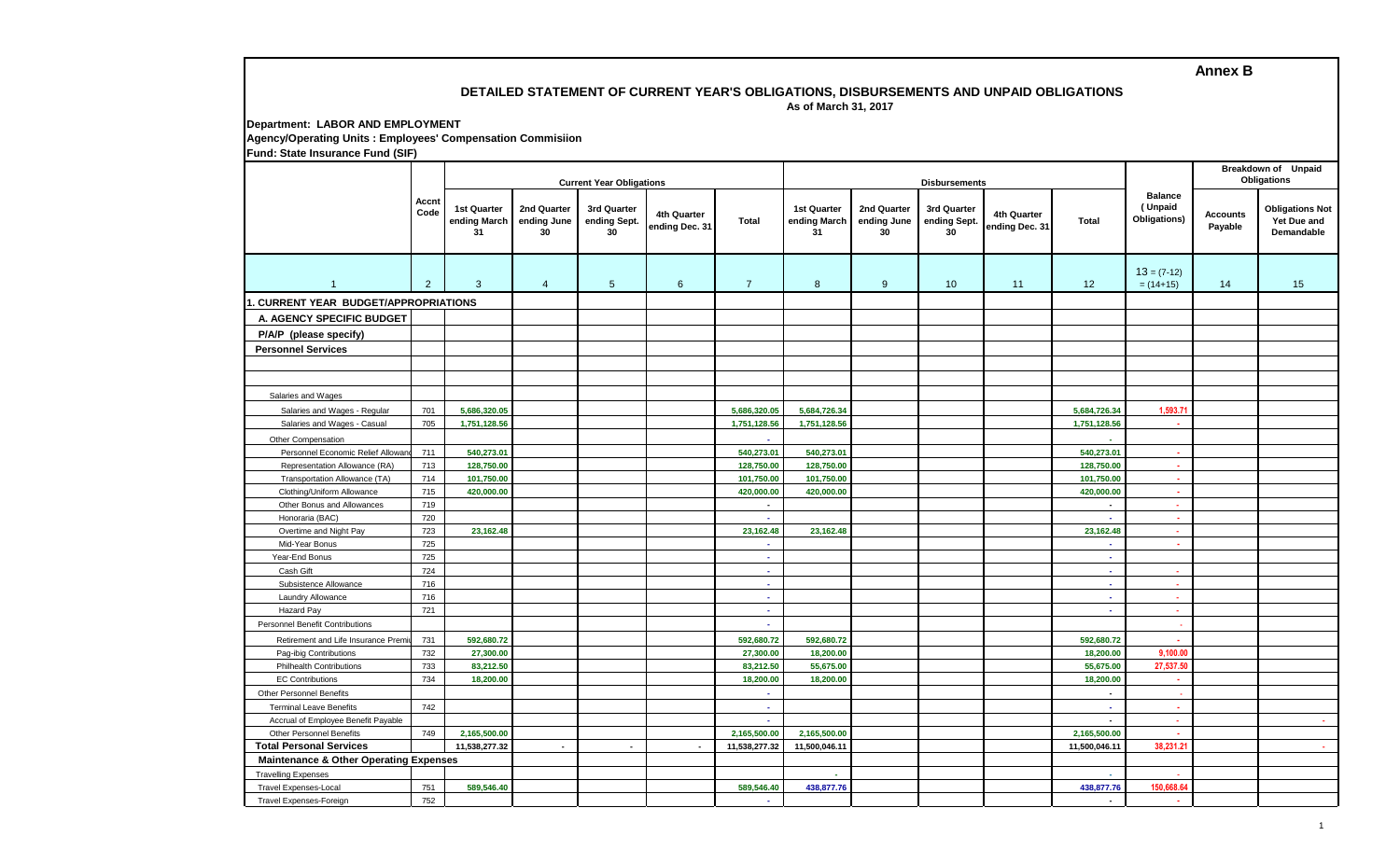### **DETAILED STATEMENT OF CURRENT YEAR'S OBLIGATIONS, DISBURSEMENTS AND UNPAID OBLIGATIONS As of March 31, 2017**

**Department: LABOR AND EMPLOYMENT**

**Agency/Operating Units : Employees' Compensation Commisiion**

**Fund: State Insurance Fund (SIF)**

|                                                       |                     |                                          |                                  | <b>Current Year Obligations</b>   |                               |                |                                          | <b>Disbursements</b>             |                                   |                               | Breakdown of Unpaid<br><b>Obligations</b> |                                           |                            |                                                     |
|-------------------------------------------------------|---------------------|------------------------------------------|----------------------------------|-----------------------------------|-------------------------------|----------------|------------------------------------------|----------------------------------|-----------------------------------|-------------------------------|-------------------------------------------|-------------------------------------------|----------------------------|-----------------------------------------------------|
|                                                       | Accnt<br>Code       | <b>1st Quarter</b><br>ending March<br>31 | 2nd Quarter<br>ending June<br>30 | 3rd Quarter<br>ending Sept.<br>30 | 4th Quarter<br>ending Dec. 31 | <b>Total</b>   | <b>1st Quarter</b><br>ending March<br>31 | 2nd Quarter<br>ending June<br>30 | 3rd Quarter<br>ending Sept.<br>30 | 4th Quarter<br>ending Dec. 31 | Total                                     | <b>Balance</b><br>(Unpaid<br>Obligations) | <b>Accounts</b><br>Payable | <b>Obligations Not</b><br>Yet Due and<br>Demandable |
| $\mathbf{1}$                                          | $\overline{2}$      | $\mathbf{3}$                             | $\overline{4}$                   | 5 <sup>5</sup>                    | 6                             | $\overline{7}$ | 8                                        | 9                                | 10                                | 11                            | 12                                        | $13 = (7-12)$<br>$= (14+15)$              | 14                         | 15                                                  |
| Training and Scholarship Expenses                     |                     |                                          |                                  |                                   |                               | $\sim$         |                                          |                                  |                                   |                               |                                           |                                           |                            |                                                     |
| Training Expenses (Including MOA, Contr               | 753                 | 1,055,907.59                             |                                  |                                   |                               | 1,055,907.59   | 650,978.59                               |                                  |                                   |                               | 650,978.59                                | 404.929.00                                |                            |                                                     |
| Supplies and Materials Expenses                       |                     |                                          |                                  |                                   |                               |                |                                          |                                  |                                   |                               |                                           |                                           |                            |                                                     |
| Office Supplies Expenses                              | 755                 | 288,493.07                               |                                  |                                   |                               | 288,493.07     | 42,566.00                                |                                  |                                   |                               | 42,566.00                                 | 245,927.07                                |                            |                                                     |
| Other Office Supplies Expenses - IT (PS)              | 765                 | 157,417.22                               |                                  |                                   |                               | 157,417.22     | 10,460.00                                |                                  |                                   |                               | 10,460.00                                 | 146,957.22                                |                            |                                                     |
| Semi-Expendable Machinery & Equipmen                  | ME                  | 54,379.00                                |                                  |                                   |                               | 54,379.00      | 54,379.00                                |                                  |                                   |                               | 54,379.00                                 | ×.                                        |                            |                                                     |
| Semi-Expendable - Office Equipment                    | OE                  | 20,099.00                                |                                  |                                   |                               | 20,099.00      | 20,099.00                                |                                  |                                   |                               | 20,099.00                                 | ×.                                        |                            |                                                     |
| Semi-Expendable - Info. Technology                    | IT                  | 3,500.00                                 |                                  |                                   |                               | 3,500.00       | 3,500.00                                 |                                  |                                   |                               | 3,500.00                                  | ×                                         |                            |                                                     |
| Semi-Expendable - Office Medical Eqpt.                | OME                 | 30,780.00                                |                                  |                                   |                               | 30,780.00      | 30,780.00                                |                                  |                                   |                               | 30,780.00                                 | ×                                         |                            |                                                     |
| Semi-Expendable - Furniture & Fixtures                | $\mathsf{FF}% _{0}$ | 28,978.00                                |                                  |                                   |                               | 28,978.00      | 28,978.00                                |                                  |                                   |                               | 28,978.00                                 |                                           |                            |                                                     |
| Fuel, Oil and Lubricants Expenses                     | 761                 | 118,940.73                               |                                  |                                   |                               | 118,940.73     | 67,730.73                                |                                  |                                   |                               | 67,730.73                                 | 51,210.00                                 |                            |                                                     |
| Textbooks and Instructional Materials                 | 763                 | $\overline{\phantom{a}}$                 |                                  |                                   |                               |                |                                          |                                  |                                   |                               | $\sim$                                    | ×.                                        |                            |                                                     |
| <b>Utility Expenses</b>                               |                     |                                          |                                  |                                   |                               |                |                                          |                                  |                                   |                               | $\sim$                                    | ÷.                                        |                            |                                                     |
| Water Expenses                                        | 766                 | 38,614.31                                |                                  |                                   |                               | 38,614.31      | 38,614.31                                |                                  |                                   |                               | 38,614.31                                 |                                           |                            |                                                     |
| <b>Electricity Expenses</b>                           | 767                 | 177,210.52                               |                                  |                                   |                               | 177,210.52     | 171,992.75                               |                                  |                                   |                               | 171,992.75                                | 5,217.77                                  |                            |                                                     |
| <b>Communication Expenses</b>                         |                     |                                          |                                  |                                   |                               |                |                                          |                                  |                                   |                               |                                           |                                           |                            |                                                     |
| Postage and Deliveries (Philippine Postal)            | 771                 | 117,184.22                               |                                  |                                   |                               | 117,184.22     | 71,258.22                                |                                  |                                   |                               | 71,258.22                                 | 45.926.00                                 |                            |                                                     |
| Telephone Expenses-Landline (Main and                 | 772                 | 264,407.92                               |                                  |                                   |                               | 264,407.92     | 263,967.23                               |                                  |                                   |                               | 263,967.23                                | 440.69                                    |                            |                                                     |
| Telephone Expenses-Mobile (Main and R                 | 773                 | 84,554.08                                |                                  |                                   |                               | 84.554.08      | 84,554.08                                |                                  |                                   |                               | 84,554.08                                 | $\mathbf{r}$                              |                            |                                                     |
| Internet Subscription Expenses                        | 774                 | 79,800.00                                |                                  |                                   |                               | 79,800.00      | 79,800.00                                |                                  |                                   |                               | 79,800.00                                 | ×                                         |                            |                                                     |
| Cable, Sattelite & Telegraph & Radio Exp              | 775                 |                                          |                                  |                                   |                               | $\sim$         |                                          |                                  |                                   |                               |                                           | $\sim$                                    |                            |                                                     |
| Membership Dues and Contribution to                   | 778                 |                                          |                                  |                                   |                               |                |                                          |                                  |                                   |                               | $\blacksquare$                            | $\sim$                                    |                            |                                                     |
| Confidential, Intelligence and Extraordinary Expenses |                     |                                          |                                  |                                   |                               | $\sim$         |                                          |                                  |                                   |                               | $\sim$                                    | $\mathcal{L}^{\mathcal{L}}$               |                            |                                                     |
| <b>Extraordinary Expenses</b>                         | 883                 | 10,431.71                                |                                  |                                   |                               | 10,431.71      | 10,431.71                                |                                  |                                   |                               | 10,431.71                                 | ¥.                                        |                            |                                                     |
| <b>Professional Services</b>                          |                     |                                          |                                  |                                   |                               | ×.             |                                          |                                  |                                   |                               | $\sim$                                    | $\sim$                                    |                            |                                                     |
| <b>Legal Services</b>                                 | 791                 | 30,000.00                                |                                  |                                   |                               | 30,000.00      | 30,000.00                                |                                  |                                   |                               | 30,000.00                                 | $\sim$                                    |                            |                                                     |
| <b>Auditing Services</b>                              | 792                 |                                          |                                  |                                   |                               | $\sim$         |                                          |                                  |                                   |                               | $\sim$                                    | $\sim$                                    |                            |                                                     |
| <b>Other Professional Services</b>                    | 799                 | 309,911.76                               |                                  |                                   |                               | 309,911.76     | 309,911.76                               |                                  |                                   |                               | 309,911.76                                | A.                                        |                            |                                                     |
| <b>General Services</b>                               |                     |                                          |                                  |                                   |                               | $\sim$         |                                          |                                  |                                   |                               | $\sim$                                    | ×.                                        |                            |                                                     |
| General Services (SPES Program)                       | 795                 |                                          |                                  |                                   |                               | $\sim$         |                                          |                                  |                                   |                               | $\sim$                                    | ×.                                        |                            |                                                     |
| <b>Janitorial Services</b>                            | 796                 | 388,055.18                               |                                  |                                   |                               | 388,055.18     | 388,055.18                               |                                  |                                   |                               | 388,055.18                                | ×.                                        |                            |                                                     |
| <b>Security Services</b>                              | 797                 | 727,937.00                               |                                  |                                   |                               | 727,937.00     | 727,937.00                               |                                  |                                   |                               | 727,937.00                                | ×.                                        |                            |                                                     |
| Repairs and Maintenance                               |                     |                                          |                                  |                                   |                               |                |                                          |                                  |                                   |                               |                                           | ×.                                        |                            |                                                     |
| Repairs & Maintenance - Buildings & Oth               | 811                 | 125,996.00                               |                                  |                                   |                               | 125,996.00     | 66,553.00                                |                                  |                                   |                               | 66.553.00                                 | 59.443.00                                 |                            |                                                     |
| Repairs & Maintenance - Office Equipme                | 821                 |                                          |                                  |                                   |                               | ÷.             |                                          |                                  |                                   |                               | $\sim$                                    | ×.                                        |                            |                                                     |
| Repairs & Maintenance - Office Furniture              | 822                 |                                          |                                  |                                   |                               | ×.             |                                          |                                  |                                   |                               | $\sim$                                    | $\mathbf{r}$                              |                            |                                                     |
| Repairs & Maintenance - IT Equipment                  | 823                 | 98,306.12                                |                                  |                                   |                               | 98.306.12      | 53,141.68                                |                                  |                                   |                               | 53,141.68                                 | 45,164.44                                 |                            |                                                     |
| Repairs & Maintenance - Motor Vehicle                 | 841                 | 128,598.35                               |                                  |                                   |                               | 128.598.35     | 128,598.35                               |                                  |                                   |                               | 128.598.35                                |                                           |                            |                                                     |
|                                                       |                     |                                          |                                  |                                   |                               |                |                                          |                                  |                                   |                               |                                           |                                           |                            |                                                     |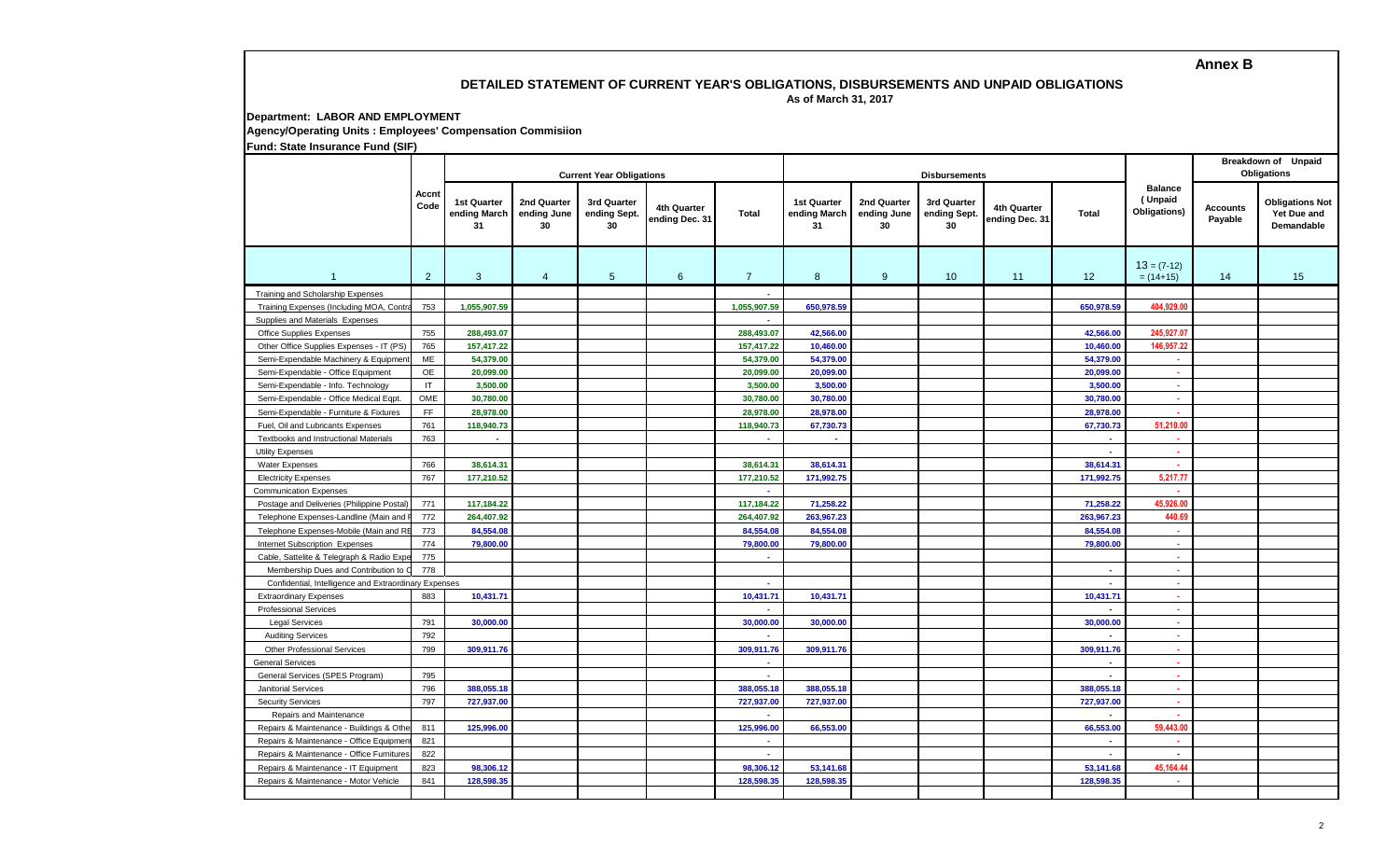## **DETAILED STATEMENT OF CURRENT YEAR'S OBLIGATIONS, DISBURSEMENTS AND UNPAID OBLIGATIONS As of March 31, 2017**

**Department: LABOR AND EMPLOYMENT**

**Agency/Operating Units : Employees' Compensation Commisiion**

**Fund: State Insurance Fund (SIF)**

|                                                  |                | <b>Current Year Obligations</b>   |                                  |                                   |                               |                          |                                          |                                  | <b>Disbursements</b>              |                               | Breakdown of Unpaid<br><b>Obligations</b> |                                           |                     |                                                     |
|--------------------------------------------------|----------------|-----------------------------------|----------------------------------|-----------------------------------|-------------------------------|--------------------------|------------------------------------------|----------------------------------|-----------------------------------|-------------------------------|-------------------------------------------|-------------------------------------------|---------------------|-----------------------------------------------------|
|                                                  | Accnt<br>Code  | 1st Quarter<br>ending March<br>31 | 2nd Quarter<br>ending June<br>30 | 3rd Quarter<br>ending Sept.<br>30 | 4th Quarter<br>ending Dec. 31 | Total                    | <b>1st Quarter</b><br>ending March<br>31 | 2nd Quarter<br>ending June<br>30 | 3rd Quarter<br>ending Sept.<br>30 | 4th Quarter<br>ending Dec. 31 | <b>Total</b>                              | <b>Balance</b><br>(Unpaid<br>Obligations) | Accounts<br>Payable | <b>Obligations Not</b><br>Yet Due and<br>Demandable |
|                                                  | $\overline{2}$ | 3                                 | $\overline{4}$                   | $5\overline{)}$                   | 6                             | $\overline{7}$           | 8                                        | 9                                | 10 <sup>°</sup>                   | 11                            | 12                                        | $13 = (7-12)$<br>$= (14+15)$              | 14                  | 15                                                  |
| Donation                                         | 878            | 6,000.00                          |                                  |                                   |                               | 6,000.00                 | 6,000.00                                 |                                  |                                   |                               | 6,000.00                                  | ×.                                        |                     |                                                     |
| Miscellaneous Expenses                           | 884            | 176,208.00                        |                                  |                                   |                               | 176,208.00               | 176,208.00                               |                                  |                                   |                               | 176,208.00                                | ×                                         |                     |                                                     |
| Taxes, Insurance Premiums and Other              | 891            |                                   |                                  |                                   |                               | $\sim$                   |                                          |                                  |                                   |                               | $\blacksquare$                            | ×.                                        |                     |                                                     |
| <b>Fidelity Bond Premiums</b>                    | 892            | 9,113.37                          |                                  |                                   |                               | 9,113.37                 | 9,113.37                                 |                                  |                                   |                               | 9,113.37                                  | ×.                                        |                     |                                                     |
| <b>Insurance Expenses</b>                        | 893            | 18,125.01                         |                                  |                                   |                               | 18,125.01                | 18,125.01                                |                                  |                                   |                               | 18,125.01                                 | ×.                                        |                     |                                                     |
| Other Maintenance and Operating Expenses         |                |                                   |                                  |                                   |                               | $\sim$                   |                                          |                                  |                                   |                               |                                           | ×.                                        |                     |                                                     |
| <b>Advertising Expenses</b>                      | 780            | 411,615.85                        |                                  |                                   |                               | 411,615.85               | 322,217.56                               |                                  |                                   |                               | 322,217.56                                | 89,398.29                                 |                     |                                                     |
| Printing and Publication Expenses (with P        | 781            |                                   |                                  |                                   |                               | $\sim$                   |                                          |                                  |                                   |                               | ×.                                        |                                           |                     |                                                     |
| <b>Representation Expenses</b>                   | 783            | 171,633.84                        |                                  |                                   |                               | 171,633.84               | 138,663.54                               |                                  |                                   |                               | 138,663.54                                | 32,970.3                                  |                     |                                                     |
| <b>Transportation and Delivery</b>               | 784            | 8,804.50                          |                                  |                                   |                               | 8,804.50                 | 8,804.50                                 |                                  |                                   |                               | 8,804.50                                  |                                           |                     |                                                     |
| Rent/Lease Expenses                              | 782            | 124,437.40                        |                                  |                                   |                               | 124,437.40               | 99,707.46                                |                                  |                                   |                               | 99,707.46                                 | 24,729.94                                 |                     |                                                     |
| <b>Subscription Expenses</b>                     | 786            | 6,712.00                          |                                  |                                   |                               | 6,712.00                 | 6,712.00                                 |                                  |                                   |                               | 6,712.00                                  |                                           |                     |                                                     |
| Other Maintenance and Operating Expens           | 969            | 185,529.53                        |                                  |                                   |                               | 185,529.53               | 185,529.53                               |                                  |                                   |                               | 185,529.53                                | ×.                                        |                     |                                                     |
| <b>Total MOOE</b>                                |                | 6,047,227.68                      |                                  |                                   |                               | 6,047,227.68             | 4,744,245.32                             |                                  |                                   |                               | 4,744,245.32                              | 1,302,982.3                               |                     |                                                     |
| <b>Capital Outlays</b>                           |                |                                   |                                  |                                   |                               |                          |                                          |                                  |                                   |                               |                                           |                                           |                     |                                                     |
| Office Building                                  |                |                                   |                                  |                                   |                               | $\overline{\phantom{a}}$ |                                          |                                  |                                   |                               | $\sim$                                    |                                           | . н.                |                                                     |
| Office Equipment                                 | 221            |                                   |                                  |                                   |                               |                          |                                          |                                  |                                   |                               | $\sim$                                    | ×.                                        | ×.                  |                                                     |
| Information and Communication Technolo           | 223            |                                   |                                  |                                   |                               | $\blacksquare$           |                                          |                                  |                                   |                               | $\sim$                                    | ×.                                        | ×.                  |                                                     |
| Sports Equipment                                 | 235            |                                   |                                  |                                   |                               | $\overline{\phantom{a}}$ |                                          |                                  |                                   |                               | $\overline{a}$                            |                                           | ×.                  |                                                     |
| Motor Vehicle                                    | 241            |                                   |                                  |                                   |                               | $\blacksquare$           |                                          |                                  |                                   |                               |                                           |                                           | ×.                  |                                                     |
| <b>Other Machineries</b>                         |                |                                   |                                  |                                   |                               | $\overline{a}$           |                                          |                                  |                                   |                               | $\sim$                                    |                                           | . п.                |                                                     |
| <b>Total Capital Outlay</b>                      |                | $\sim$                            | $\sim$                           | $\blacksquare$                    | $\sim$                        | $\overline{\phantom{a}}$ | o.                                       | $\overline{\phantom{a}}$         | $\overline{\phantom{a}}$          | $\sim$                        | $\overline{\phantom{a}}$                  | ×                                         | ×.                  |                                                     |
| <b>TOTAL CURRENT YEAR BUDGET/APPROPRIATION</b>   |                |                                   |                                  |                                   |                               | 17,585,505.00            |                                          |                                  |                                   |                               | 16,244,291.43                             |                                           |                     |                                                     |
| II. PRIOR YEARS' BUDGET/CONTINUING APPROPRIATION |                |                                   |                                  |                                   |                               |                          |                                          |                                  |                                   |                               |                                           |                                           |                     |                                                     |
| <b>Capital Outlays</b>                           |                |                                   |                                  |                                   |                               |                          |                                          |                                  |                                   |                               |                                           |                                           |                     |                                                     |
| Office Equipment                                 | 221            | 81,832.00                         |                                  |                                   |                               | 81,832.00                | 81,832.00                                |                                  |                                   |                               | 81,832.00                                 |                                           |                     |                                                     |
| Information and Communication Technolo           | 223            |                                   |                                  |                                   |                               |                          |                                          |                                  |                                   |                               |                                           |                                           |                     |                                                     |
| <b>Other Machineries</b>                         | 240            | 878,525.00                        |                                  |                                   |                               | 878,525.00               | 878,525.00                               |                                  |                                   |                               | 878,525.00                                |                                           |                     |                                                     |
| Motor Vehicle                                    | 241            |                                   |                                  |                                   |                               |                          |                                          |                                  |                                   |                               |                                           |                                           |                     |                                                     |
| Furniture and Fixture                            | 222            | 25,900.00                         |                                  |                                   |                               | 25,900.00                | 25,900.00                                |                                  |                                   |                               | 25,900.00                                 | ×.                                        |                     |                                                     |
| Total PRIOR YEAR'S BUDGET/CONTINUING APP         |                | 986,257.00                        | $\sim$                           | $\sim$                            |                               | 986,257.00               | 986,257.00                               |                                  |                                   | ×.                            | 986,257.00                                | ×.                                        |                     |                                                     |
| <b>GRAND TOTAL</b>                               |                |                                   |                                  |                                   |                               |                          |                                          |                                  |                                   |                               |                                           |                                           |                     |                                                     |
|                                                  |                | 18,571,762.00                     | $\blacksquare$                   | . .                               | $\sim$                        |                          | 18,571,762.00 17,230,548.43              | $\blacksquare$                   | $\sim$                            | $\sim$                        | 17,230,548.43                             | 1,341,213.57                              | $\sim$              | $\sim$                                              |

**Prepared by: Approved by:**

 **STELLA ZIPAGAN-BANAWIS (SGD) Executive Director**